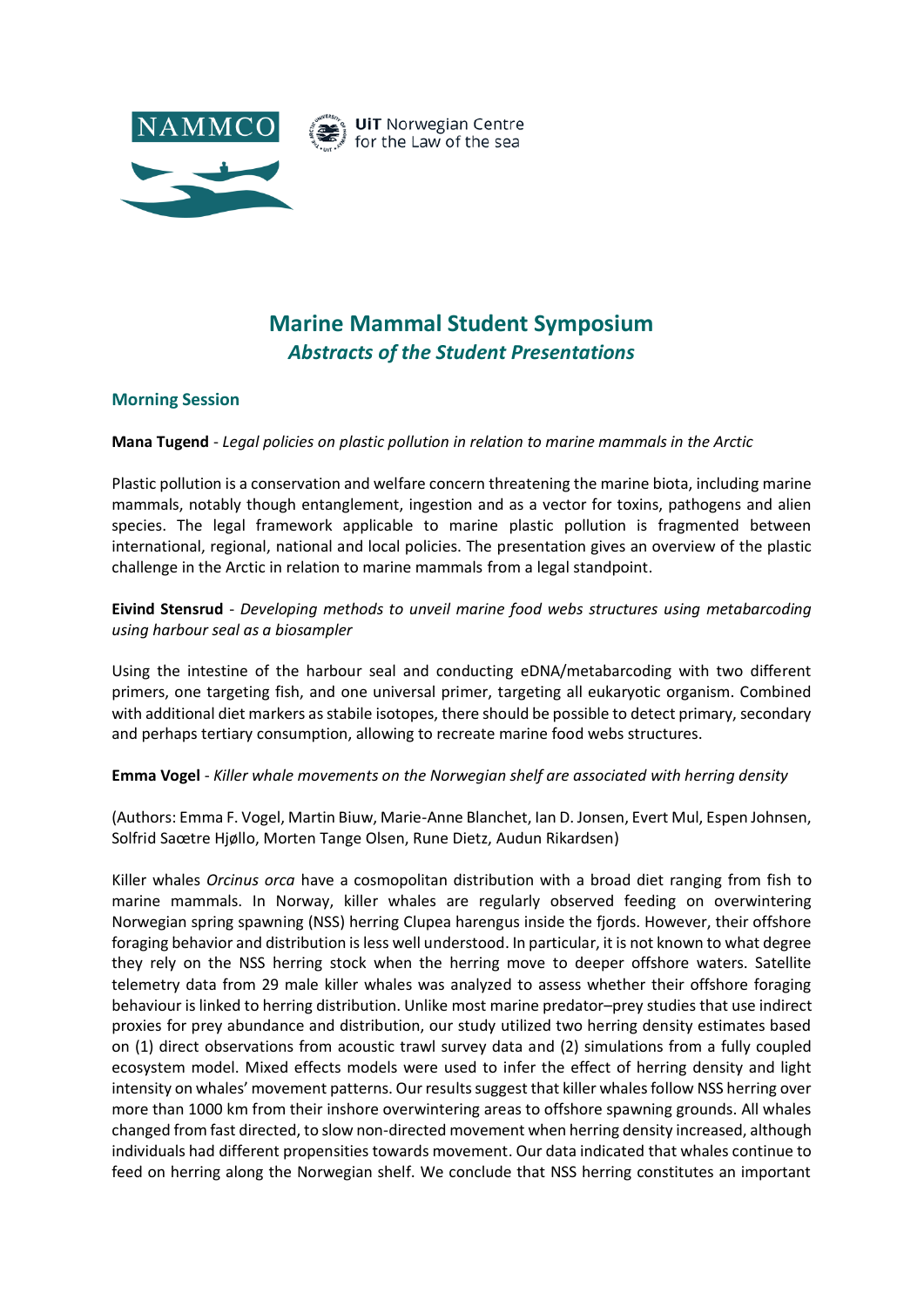prey resource for at least some killer whales in the northeastern Atlantic, not only during the herring overwintering, but also subsequently throughout the herring spawning migration period.

#### **Hannah Kriesell** - *Masking effects of seismic air guns on baleen whale communication*

Previous studies investigated the impacts of air gun blasts during seismic acquisition on cetaceans and have described avoidance behaviour, changes in vocalization rates, and auditory masking effects. Most of the work focused on behavioral responses based on visual observations or experimentally acquired hearing thresholds or temporary threshold shifts. Meanwhile, recent geophysical studies provide new insights into physical aspects of seismic sound generation and propagation, e.g. the emission of high frequencies (>5kHz) resulting from ghost cavitation and frequency-dependent amplitudes of air gun arrays fired at long distances (10-100km) with increasing water depth.

To understand potential masking effects of air gun noise on blue whale vocalizations in deep waters, we modeled the vocalization signal that a conspecific blue whale would be exposed to in a scenario where an air gun is being fired. The air gun source signals were acquired during a seismic test survey where the shooting vessel was equipped with three conventional air gun subarrays, and several shot lines crossing vertically above a stationary hydrophone permanently placed at the sea floor. We use Antarctic blue whale signals for the acoustic masking simulations. The received signal consisting of whale call and seismic air gun noise is then generated based on a geometrical propagation model, considering the bathymetry and sound profile of the area of interest. Planned experiments using acoustic tags on killer and humpback whales in Norwegian waters to study the soundscape and acoustic communication of these animals is briefly discussed.

**Pierre Bories** - *A deep dive into fat: Investigating blubber lipidomics fingerprint of killer whales and humpback whales in northern Norway* 

(Authors: Pierre Bories, Audun H. Rikardsen, Pim Leonards, Aaron T. Fisk, Sabrina Tartu, Emma F. Vogel, Jenny Bytingsvik, Pierre Blévin)

In cetaceans, blubber is the primary and largest lipid body reservoir. Our current understanding about lipid stores and uses in cetaceans is still limited and most studies only focused on a single narrow snapshot of the lipidome. We documented an extended lipidomics fingerprint in two cetacean species present in northern Norway during wintertime. We were able to detect 817 molecular lipid species in blubber of killer whales (*Orcinus orca*) and humpback whales (*Megaptera novaeangliae).* The profiles were largely dominated by triradylglycerols in both species and to a lesser extent, by other constituents including glycerophosphocholines, phosphosphingolipids, glycerophosphoethanolamines and diradylglycerols. Through a unique combination of traditional statistical approaches, together with a novel bioinformatics tool (LION/web), we showed contrasting fingerprints composition between species. The higher content of triradylglycerols in humpback whales is necessary to fuel their upcoming half a year fasting and energy-demanding migration between feeding and breeding grounds. In adipocytes, we assume that the intense feeding rate of humpback whales prior to migration translates into an important accumulation of triacylglycerols content in lipid droplets. Upstream, the endoplasmic reticulum is operating at full capacity to supply acute lipid storage, consistent with the reported enrichment of glycerophosphocholines in humpback whales, major components of the endoplasmic reticulum. There was also an enrichment of membrane components which translates into higher sphingolipids content in the lipidome of killer whales, potentially as a structural adaptation for their higher hydrodynamic performance. Finally, the presence of both lipid-enriched and lipid-depleted individuals within the killer whale population in Norway suggests dietary-specialization, consistent with significant differences of δ15N and δ13C isotopic ratios in skin between the two groups, with higher values and a wider niche for the lipid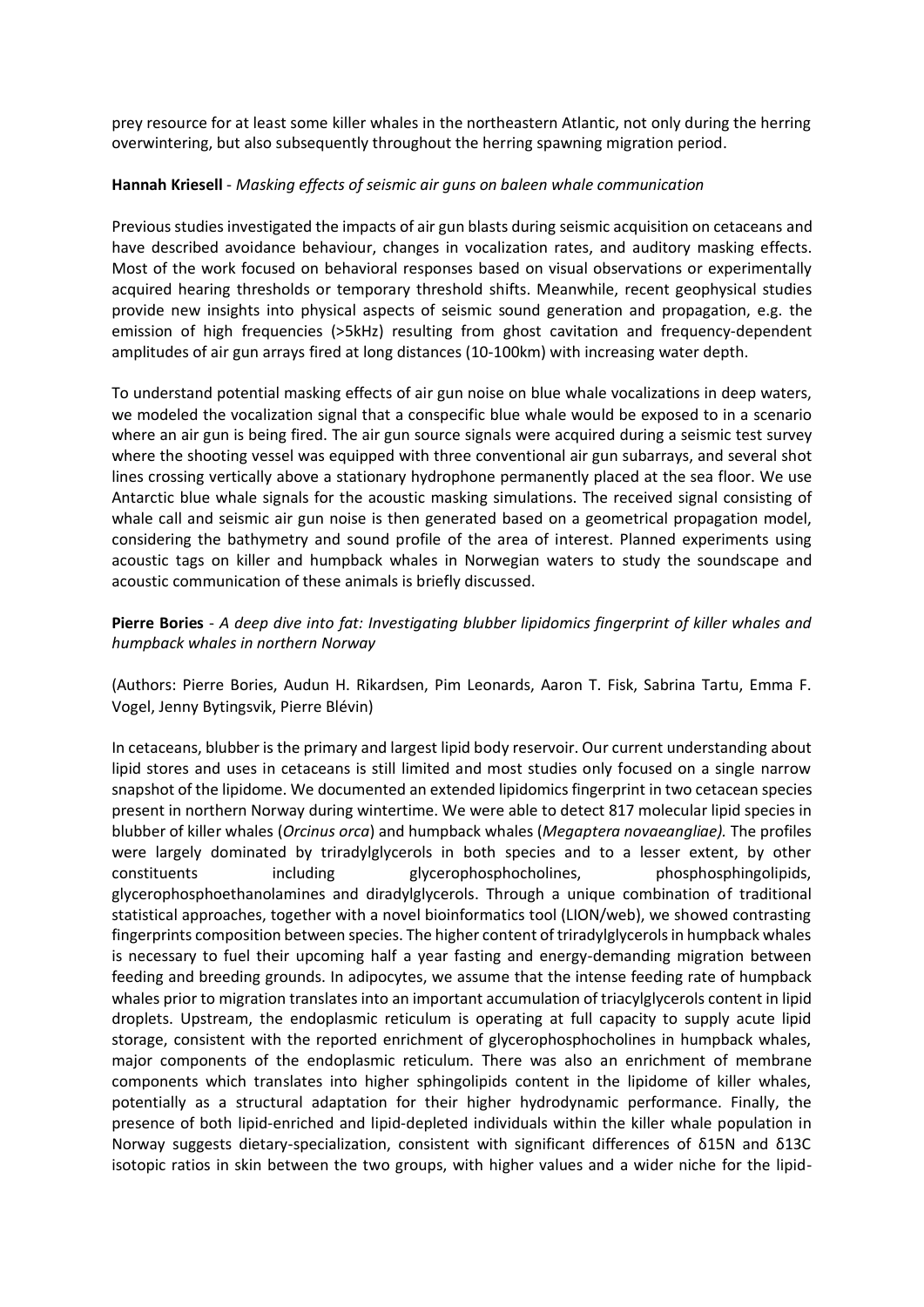enriched individuals. Results suggest the lipid-depleted killer whales were herring-specialists, while the lipid-enriched individuals might feed on both herrings and seals.

# **André Moan** - *Estimates of humpback (Megaptera novaeanglia), minke (Balaenoptera acutorostrata) and killer whale (Orcinus orca) fishing gear interactions in Norwegian fisheries suggest low anthropogenic mortality*

Using bycatch data from inspector logbooks and from the Norwegian high seas reference fleet, we are looking at bycatches and entrapments of large cetaceans by large Norwegian vessels (length overall >= 15m) using pelagic fishing gears such as purse seines, trawls and hook lines. We use bycatch and entrapment rates from observed data to estimate rates and totals for the unobserved segment of the large vessel Norwegian fishing fleet. We also estimate mortality rates of fishing gear interactions for these species and compare these with the relevant potential biological removal to assess population level effects of bycatches.

# **Marianna Pinzone** - *Temporal mercury contamination and ecological shift in two Arctic Phocidae: the hooded seal Cystophora cristata and the ringed seal Pusa hispida*

(Authors: Marianna Pinzone, Alexis Trinquet, Liz Loutrage, Bruno Delille, Sylvain Bérail, Emmanuel Tessier, Rune Dietz, Igor Eulaers, Erling S. Nordøy, Tore Haug, Gilles Lepoint, David Amouroux, Krishna Das)

Stable isotope ratios of carbon (C), nitrogen (N) and sulfur (S) (expressed as δ15N, δ13C and δ34S in ‰) have proved to be very successful tracers of marine mammals' ecology and were extensively used in this field. In the same way, the analysis of mercury (Hg) stable isotopes (expressed as δ202Hg and Δ199Hg in ‰) have been recently confirmed as a valuable tool for tracing mercury sources in the marine environment and biota. In the framework of the ongoing climate change the Arctic ecosystem is experiencing, it is very important to assess the potential effects on Hg exposure and accumulation rates. Arctic marine mammals are optimal sentinels species because of their high trophic levels. Moreover, they are commonly harvested by both Indigenous and commercial hunters.

Our main objective was to assess a temporal shift in the trophic ecology and Hg accumulation in Arctic seals and compare the trends between an endemic species (the ringed seal *Pusa hispida*) and a subarctic species (the hooded seal *Cystophora cristata*).

We measured Hg concentrations as well as C, N, S and Hg stable isotope ratios in muscle tissue of ringed seals and hooded seals harvested from 1985 to 2019. We quantified species isotopic niches with the SIBER model in R. Our first finding suggests a shrinking of the trophic diversity of our seal species, resulting from a larger overlap (and competition) between seals and a shift in δ15N and δ13C ranges (habitat use) in time. The second finding shows a different trend in Hg accumulation between the ringed and the hooded seal, as a result of changes in their trophic ecology. Finally, Hg stable isotopes ratios show a change in the source of exposure to Hg with time. Our study confirms that Hg and trophic temporal trends are species-specific.

#### **Meghan Van Ruiten** - *Multiple movement modes of Norwegian killer whales*

Spatial ecology and movements of animals contributes to our understanding of intra- and interspecific interactions and ecosystem dynamics and can inform conservation efforts. Over the last decade, large numbers of Norwegian killer whales have been found feeding on high concentrations of over-wintering Norwegian spring spawning (NSS) herring (*Clupea harengus*) in fjords of northern Norway, before following the herring south to southern spawning grounds. There are many gaps in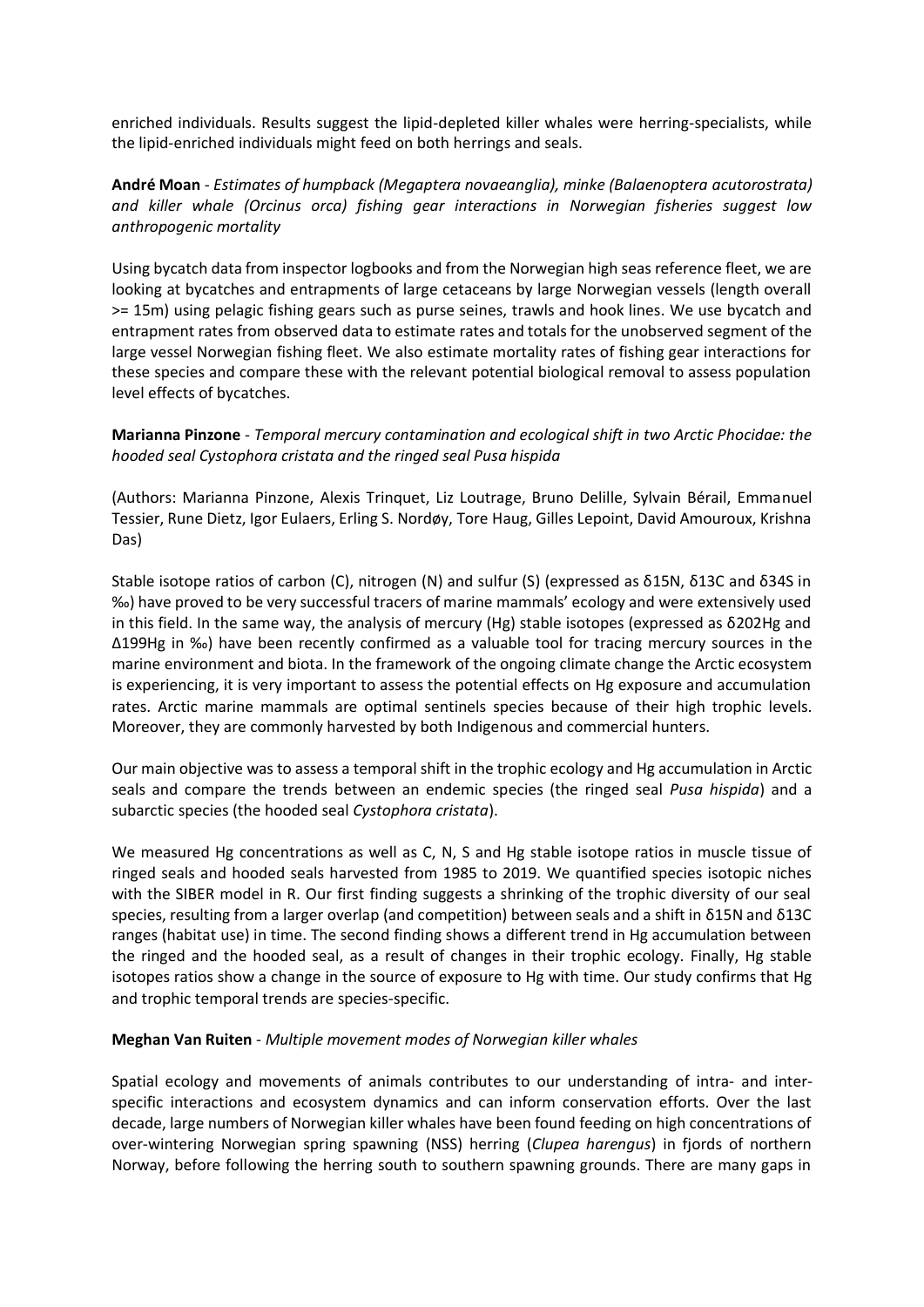our understanding of the fine-scale movement patterns and habitat use within and among individuals. Here we assessed 13 killer whale satellite tracks and classified five different movement modes by applying a behavioral change point analysis (BCPA) to segment the tracks into meaningful movement segments. Then we defined candidate movement modes and their correlating mathematical equations between net squared displacement (NSD) and time and fitting each candidate equation to each segment's NSD data. We found that 93.17% of total segments were successfully classified into candidate movement modes. Results show that Norwegian killer whales employ a range of different behaviors when feeding on and following the NSS herring overall adding to understanding of seasonal movements and habitat use. This study also suggests that individual variations in movement patterns and habitat use could highlight a killer whales movement capabilities or flexibility.

**Olha Polishchuk** - *Aboriginal Subsistence Exception in the Regulation of Marine Mammals in the Arctic*

# **Afternoon Session**

**Nicolai Scherdin** - *Assessment of Bearded Seal and Ringed Seal Stocks in the North Atlantic*

Bearded and ringed seals are both pagophilic seals with a circumpolar distribution. Both species, in particular the ringed seal, are thought to be abundant in the Arctic and are hunted throughout their ranges - there is currently very little data to support this thesis, though. Reliable regional abundance estimates are unavailable, which means population trends are too. This complicates assessing stocks, which further complicates assessing sustainability of hunts, the impact of climate change and more. This presentation will give an overview of the current available knowledge and what information is needed to assess the species in the North Atlantic.

# **Léa Bouffaut** - *Opportunistic eavesdropping: how can Ocean Bottom Seismometers contribute to the Passive Acoustic Monitoring of Baleen Whales?*

Over the last decade, the opportunistic use of broadband Ocean Bottom Seismometer (OBS) recordings has been highly beneficial for baleen whales studies as they regularly record their stereotyped calls ([10-40] Hz). Often deployed in remote areas, OBSs offer additional and often unprecedented locations for acoustic data collection. The long-term, widespread networks are then ideal for passive acoustic monitoring. Examples based on data collected within the Western Indian Ocean Sanctuary by the RHUM-RUM seismic network show that recordings from a single OBS are sufficient to determine the acoustic presence of a species and estimate the range of a calling individual. Additional information arises from increasing the number of sensors, e.g., localization and tracking, essential for animal counting. The broader configuration (network covering an area of 2000x2000 km2) showed the studied species' repartition and migration patterns. These recordings from the bottom of the ocean shed new light on the study of BWs and, more generally, low-frequency sounds in this area.

#### **Saskia Martin** - *Whale songs: Humpback hits from Northern Norway*

Male humpback whales (*Megaptera novaeangliae*) are known to produce long complex series of sounds with a hierarchical structure, called song. Singing behaviour has traditionally been associated with low latitude breeding grounds but is increasingly reported outside these areas. This acoustic behaviour is believed to play a role in reproduction, and the function of songs outside of traditional breeding areas may serve as an opportunistic mating strategy or intra-sexual display.

This study provides the first report of humpback whale song in the subarctic waters of Northern Norway using a long-term bottom-moored hydrophone. Data processed included the months January